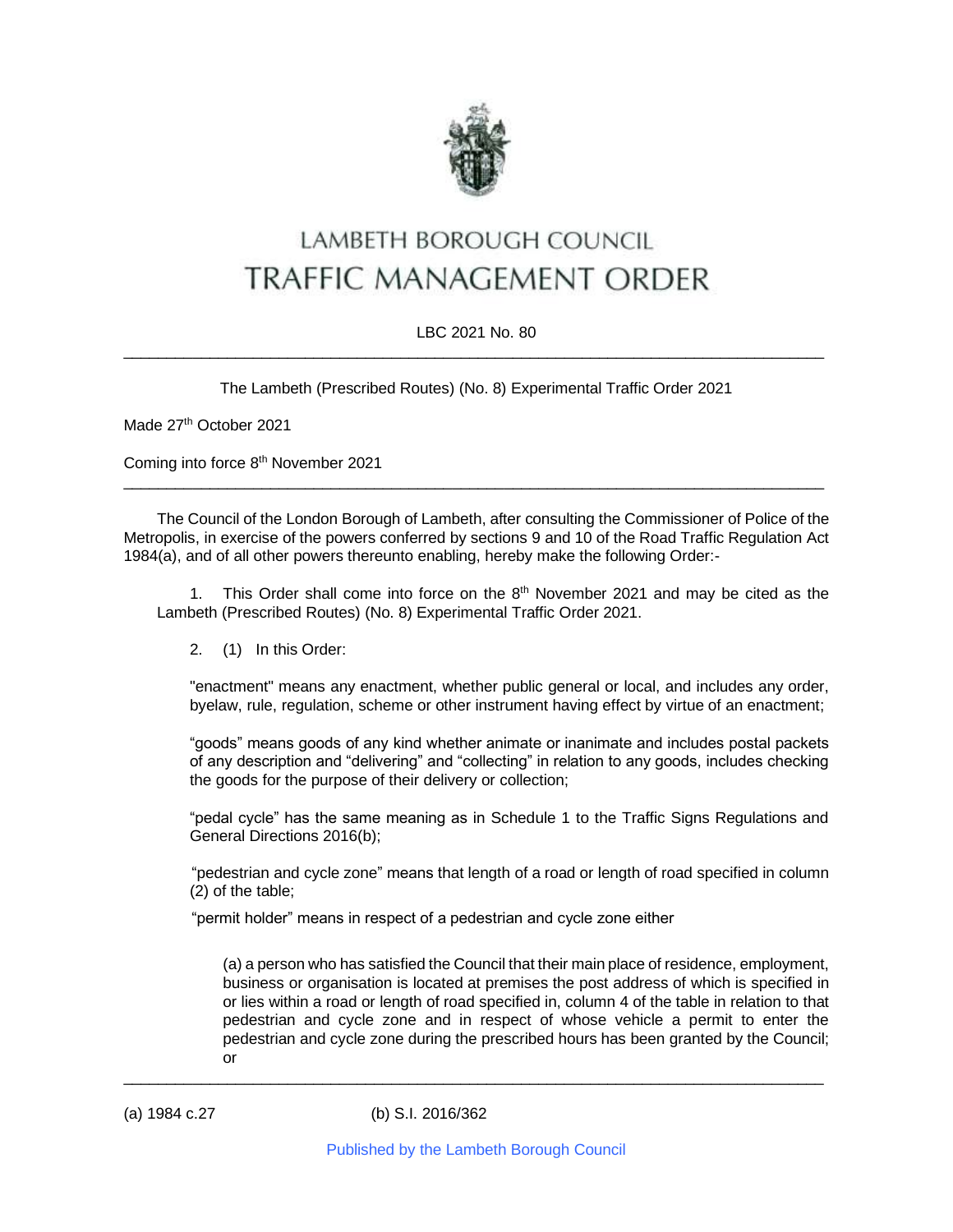(b) the holder of a disabled person's badge who has satisfied the Council that they have a bona fide reason for entering the pedestrian and cycle zone during the prescribed hours and in respect of whose vehicle a permit to enter that pedestrian and cycle zone during the prescribed hours has been granted;

Provided that where the main place of residence or employment of that person has ceased to be at those premises, then they shall no longer be a permit holder;

"prescribed hours" means the periods specified in column (3) of the table;

"table" means a table set out in the Schedule to this Order;

"traffic sign" means a sign of any size, type and colour prescribed and authorised under, or having effect as though prescribed or authorised under section 64 of the Road Traffic Regulation Act 1984.

(2) Any reference in this Order to any enactment shall be construed as a reference to that enactment as amended, applied, consolidated, re-enacted by or as having effect by virtue of any subsequent enactment.

(3) The reference in Article 5 of this Order to Diagram 618.3C shall be construed as a reference to the sign diagram in item 2 of the sign table set out in Part 2 of Schedule 8 to the Traffic Signs Regulations and General Directions 2016, provided that if this sign diagram is revoked and reenacted by a subsequent enactment then reference to it in this Order shall be construed as a reference to the corresponding diagram number re-enacted by that subsequent enactment.

3. Subject to Article 5 of this Order, no person, other than a permit holder, shall cause or permit any motor vehicle to enter the pedestrian and cycle zone during the prescribed hours.

4. The provisions of Article 4 of this Order shall apply only at such times during the prescribed hours as shall be indicated by the placing and displaying of a traffic sign or traffic signs of the type shown in Diagram 618.3C.

- 5. Nothing in Article 3 or 4 of this Order shall apply:-
	- (a) in relation to any vehicle being used for ambulance, fire brigade or police purposes if the observance of that Article would be likely to hinder the use of that vehicle for the purpose for which it is being used on that occasion;
	- (b) to anything done with the written permission of the Council of the London Borough of Lambeth or its representative, provided that any conditions or requirements they may impose are being complied with;
	- (c) to anything done with the permission or at the direction of a police constable in uniform or a traffic warden; or
	- (d) to any person who causes any vehicle to proceed in accordance with any restriction or requirement indicated by traffic signs placed pursuant to section 66 or 67 of the Road Traffic Regulation Act 1984.

7. In pursuance of section 10(2) of the Road Traffic Regulation Act 1984, the Assistant Director of Highways, Capital Programmes and Sustainability or some other person authorised in that behalf by him, may, if it appears to him or that other person essential in the interests of the expeditious, convenient and safe movement of traffic, or for preserving or improving the amenities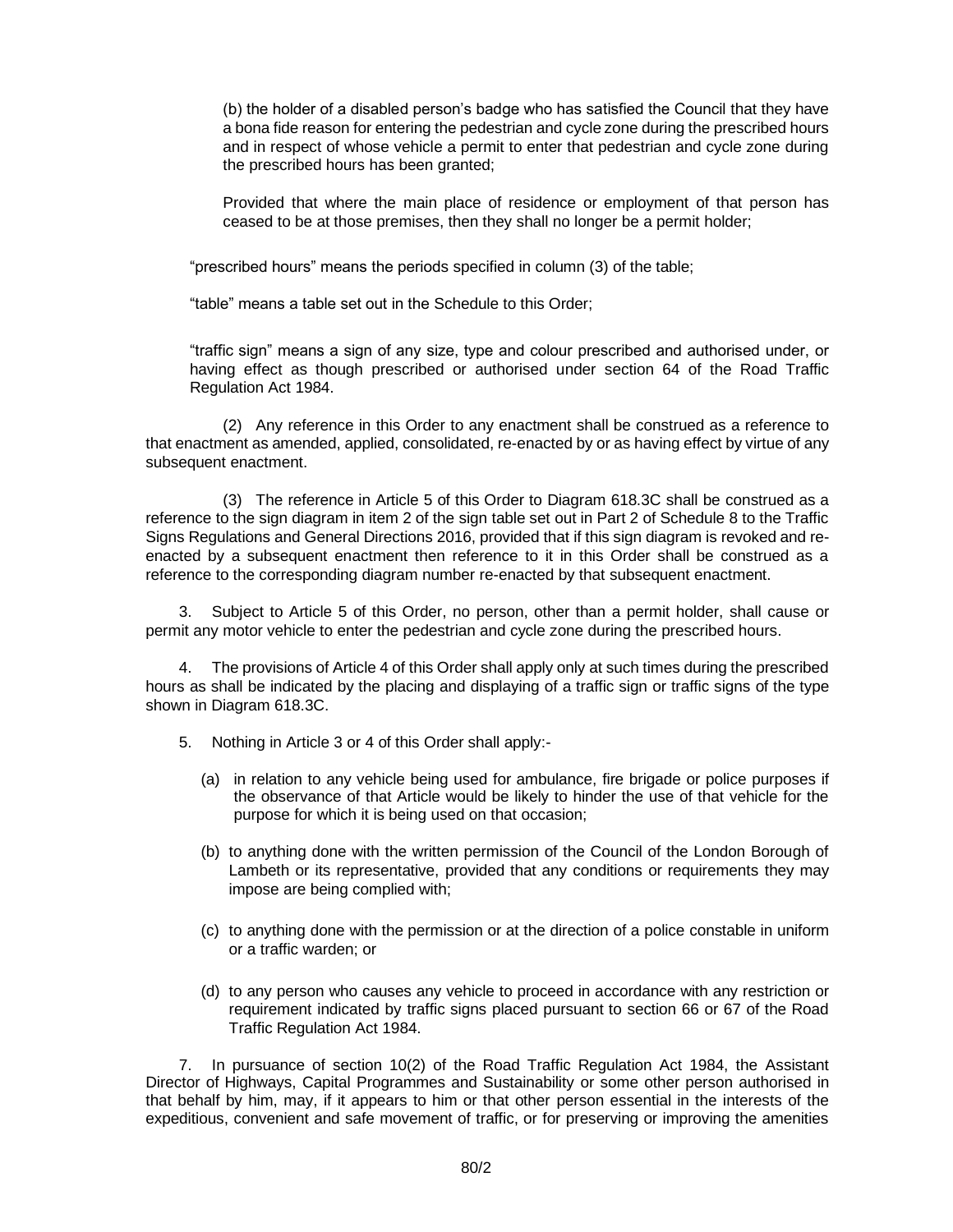of the area through which any road affected by this Order runs, modify or suspend the operation of this Order or any provision of it, save that no modification shall make an addition.

Dated this twenty seventh day of October 2021.

Ben Stevens Highway Network Manager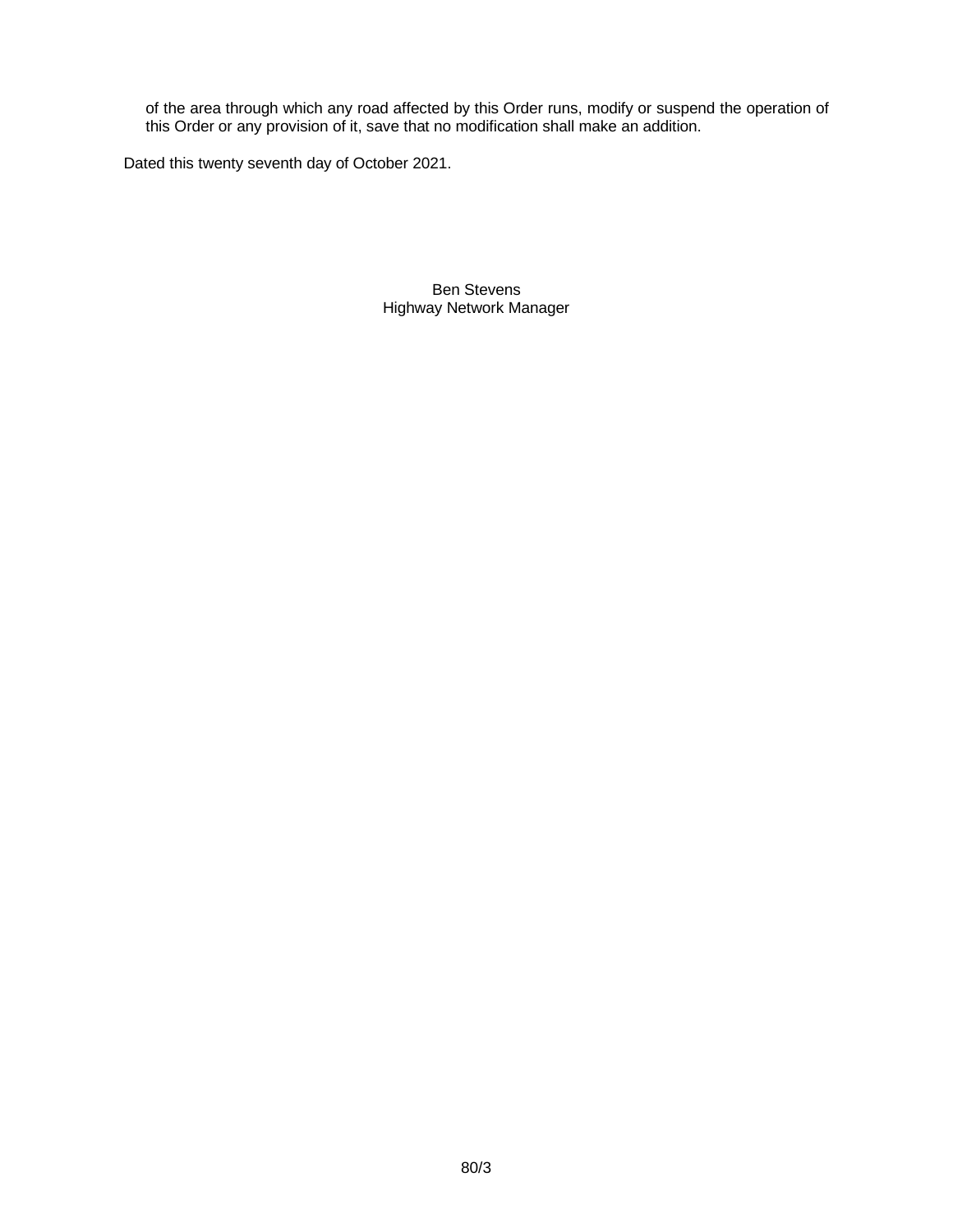## **SCHEDULE (see article 4)**

| Item No.<br>(1) | Road or length of road<br>(Pedestrian and cycle zone)<br>(2)                                                                                                                                                                                                                                                                                                                                                                                                                                     | <b>Prescribed hours</b><br>(3)       | Length of roads or<br>postal addresses of<br>premises for the<br>purpose of granting<br>permits<br>(4)                                                                                                                                                                            |
|-----------------|--------------------------------------------------------------------------------------------------------------------------------------------------------------------------------------------------------------------------------------------------------------------------------------------------------------------------------------------------------------------------------------------------------------------------------------------------------------------------------------------------|--------------------------------------|-----------------------------------------------------------------------------------------------------------------------------------------------------------------------------------------------------------------------------------------------------------------------------------|
| (1)             | <b>Hanover Gardens,</b><br>From the north-western kerb-line<br>of Elias place in a northeastern<br>direction.                                                                                                                                                                                                                                                                                                                                                                                    | $8.30 - 9.30$ am<br>$3.00 - 4.00$ pm | Elias Place, Nos 11 - 44;<br>Hanover Gardens, Nos<br>$20 - 49$                                                                                                                                                                                                                    |
| (2)             | <b>Etherstone Road,</b><br>Between the western kerb-line of<br>Leigham Court Road and the<br>eastern kerb line of Springwell<br>Road;<br><b>Etherstone Green,</b><br>From the northern kerb-line of<br>Etherstone Road along its entire<br>length;<br><b>Springwell Close,</b><br>From the western kerb-line of<br>Etherstone Road along its entire<br>length;<br>Springwell Road,<br>Between the southern kerb-line<br>of Etherstone Road and the<br>northern kerb line of Valleyfield<br>Road. | $8.15 - 9.15$ am<br>$3.00 - 4.00$ pm | Etherstone Green, Nos. 1<br>- 22;<br>Etherstone Road, Nos. 8<br>$-18$ and 98;<br>Fawcett Close, Nos.1 -<br>64;<br>Hearn Place, Nos $1 - 4$ ;<br>Springwell Close, Nos 1-<br>10;<br>Springwell Road, Nos 1 -<br>18                                                                 |
| (3)             | <b>Elmcourt Road,</b><br>Between the southwestern kerb-<br>line of Thurlow Park Road and<br>eastern kerb line of Norwood<br>Road;<br><b>Maley Avenue,</b><br>Between the southeastern kerb-<br>line of Avenue Park road and<br>north western kerb line of<br>Elmcourt Road.                                                                                                                                                                                                                      | $8:15 - 9:30$ am<br>$3.00 - 4.00$ pm | Elmcourt Road, Nos 2-<br>64 Orford Court, Nos 1-<br>14 Fawley Court, Nos 1-<br>47;<br>Norwood Road, No 415;<br>Maley Avenue, Nos 1-<br>19;<br>Pagoda Grove, Nos 1-<br>14:<br>Thurlow Park Road, No<br>40, Rosemead<br>Preparatory school and<br>Nursery 40A Thurlow<br>Park Road. |